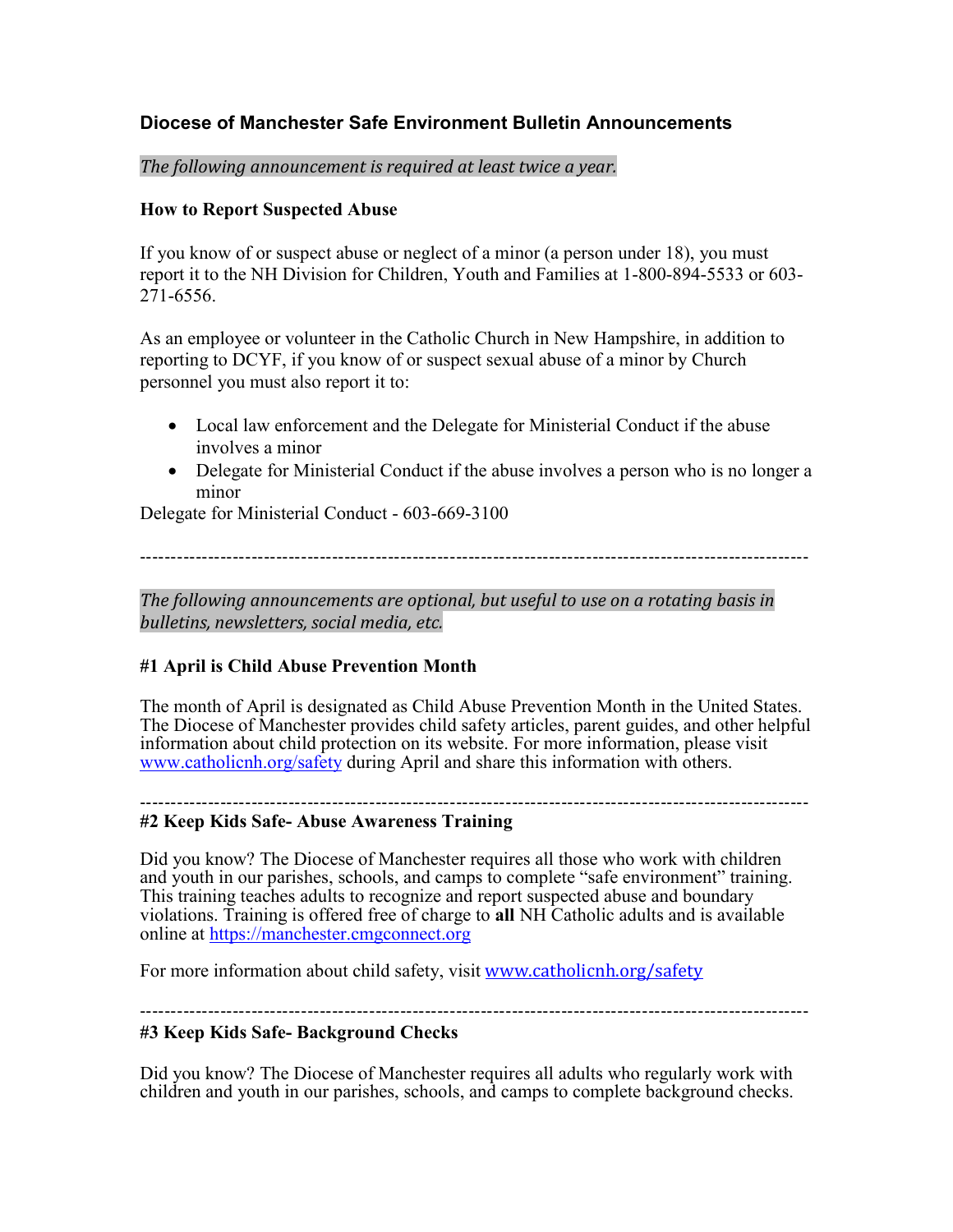Background checks are renewed every 4 years. This is just one of the efforts undertaken by our diocese to protect children! For more information about child safety in the Diocese of Manchester, visit [www.catholicnh.org/safety](http://www.catholicnh.org/safety)

------------------------------------------------------------------------------------------------------------

#### **#4 Keep Kids Safe- Code of Conduct**

Did you know? The Diocese of Manchester has established a Code of Conduct, known as *Serving Christ, Serving Others*, which requires that all "Church personnel" (priests, deacons, religious men and women, and laypeople who work or volunteer at diocesan parishes, schools, administration, etc.) exhibit the highest ethical standards and personal integrity at all times. The Code includes, among other things, standards for appropriate conduct and boundaries when working with minors. The *Serving Christ, Serving Others* Code of Conduct is available here: [www.catholicnh.org/code](http://www.catholicnh.org/code)

# ------------------------------------------------------------------------------------------------------------

#### **#5 Keep Kids Safe – New Hampshire Reporting Requirements**

Did you know? In New Hampshire, it is the responsibility of all adults (not just doctors, school counselors, therapists, ministers, etc.) to report suspected abuse or neglect of a minor (a child under the age of 18) to the Division for Children, Youth & Families (800- 894-5533). Failure to report suspected abuse or neglect is a misdemeanor. For more information, visit [www.catholicnh.org/safety](http://www.catholicnh.org/safety)

------------------------------------------------------------------------------------------------------------

#### **#6 Keep Kids Safe- Personal Safety Lessons for Children & Teens**

Did you know? All students in our NH parishes and Catholic schools are taught personal safety lessons annually. The lessons help them to identify trusted adults, respect themselves and others, stay safe online, and more. These lessons are offered through the *Circles of Care* and *Netsmartz* programs. To learn more about the personal safety lessons for children, visit [www.catholicnh.org/circles](http://www.catholicnh.org/circles) ------------------------------------------------------------------------------------------------------------

#### **#7 Keep Kids Safe- Boundaries in Ministry**

Boundaries are limits—lines in relationships that should not be crossed. Maintaining boundaries protects minors as well as adults. Adults can maintain clear boundaries with minors by:

- Expressing affection in appropriate ways
- Communicating carefully
- Using technology safely

We will examine each of these areas in more detail in upcoming announcements. For more information about child safety, visit: [www.catholicnh.org/safety](http://www.catholicnh.org/safety)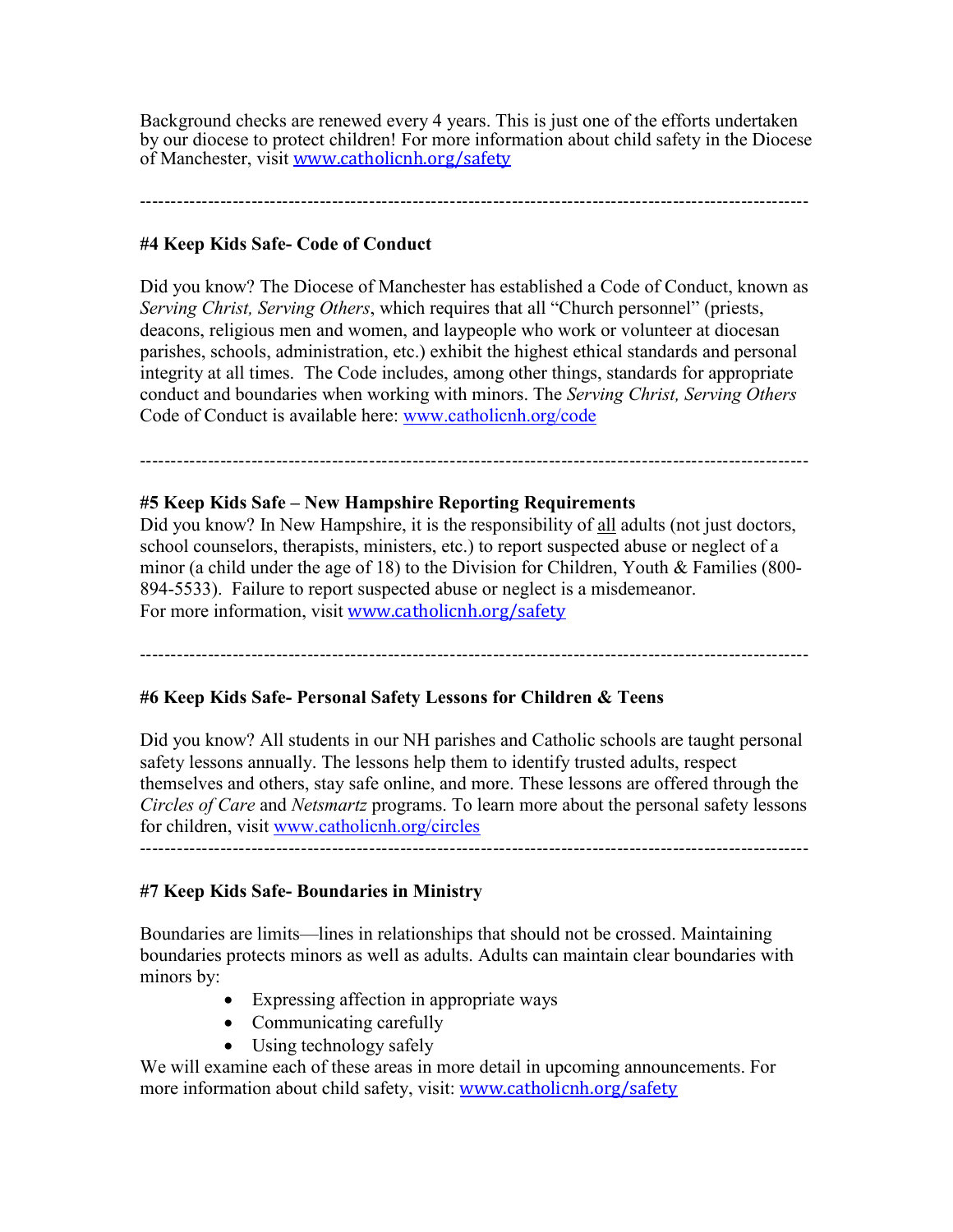------------------------------------------------------------------------------------------------------------

#### **#8 Keep Kids Safe- Boundaries in Ministry: Expressing Affection**

We all care about children and want to communicate our affection to them. However, physical boundaries, in other words, "personal space," must be respected. Here are some appropriate ways of expressing affection towards minors when ministering to them: Verbal praise and encouragement \* Handshakes or "high-fives" \* Pats on the shoulder, back, or head (when culturally appropriate) \* Side or shoulder-to-shoulder hugs \* Sitting beside small children \* Holding hands during prayer For more information about child safety, visit: [www.catholicnh.org/safety](http://www.catholicnh.org/safety)

#### **#9 Keep Kids Safe- Boundaries in Ministry: Communicating with Minors**

Adults who minister to minors must be mindful of their interactions with minors. Remember that words as well as actions can easily be misinterpreted. When communicating with minors, keep these boundaries in mind: Speak to minors in a respectful manner \* Keep conversations ministry-focused \* Ask minors to refer to you as Mr., Mrs., Ms., etc., rather than by your first name \* Do not discuss your personal life or problems with minors \* When meeting with individual students, do so in an area that is visible to others

For more information about child safety, visit [www.catholicnh.org/safety](http://www.catholicnh.org/safety)

------------------------------------------------------------------------------------------------------------

#### **#10 Keep Kids Safe- Boundaries in Ministry: Use Technology Safely**

Church personnel must take great care when communicating with minors via electronic means such as email, social media sites, or texting. Here are some rules to remember: Obtain permission from the pastor/principal and parents before communicating electronically \* Do not use electronic means of communication with minors younger than high school age \* Communicate with the entire group, not individual minors \* Use official parish accounts \* Copy parents on all communications \* Keep all communications ministry-focused \* Do not "friend" minors to whom you minister \* Keep copies of all messages and posts.

For more information about child safety, visit [www.catholicnh.org/safety](http://www.catholicnh.org/safety)

------------------------------------------------------------------------------------------------------------

#### **#11 Keep Kids Safe- Boundaries in Ministry: Tips for Coaches**

The role of a coach is to be supportive, encouraging, and to teach new skills and sportsmanlike conduct. Coaches must be aware of boundaries on the field, court, and in the locker rooms. Be mindful of the following: \* Demonstrate new skills with another coach rather than with students \* Make sure that at least 2 adults supervise locker rooms \* Avoid entering areas where students are showering and changing \* Speak respectfully to your players \* Include parents in all communications.

For more information about child safety, visit [www.catholicnh.org/safety](http://www.catholicnh.org/safety)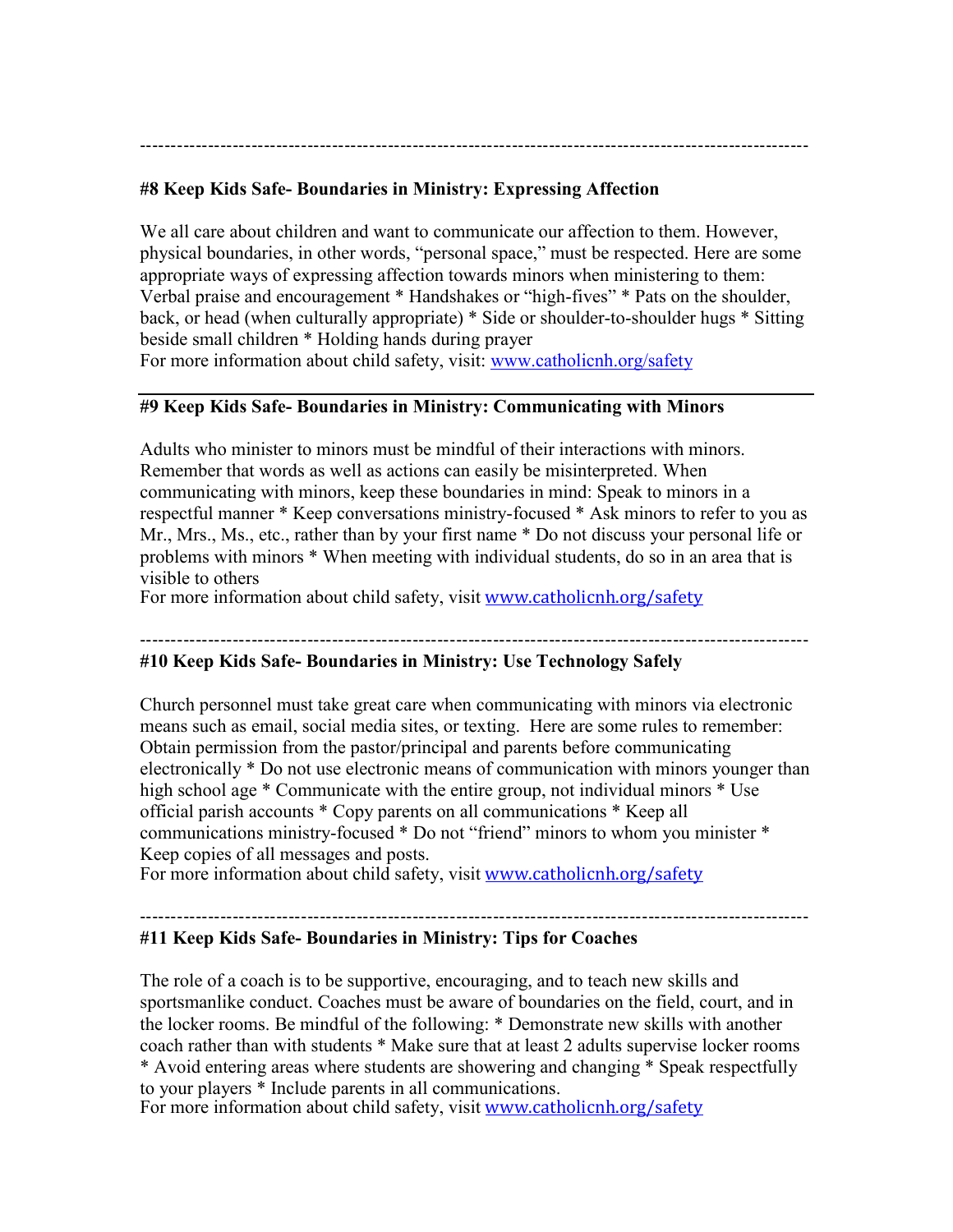------------------------------------------------------------------------------------------------------------

#### **#12 Keep Kids Safe- Away from Home**

As children become older, parents are able to drop them off at activities and return later to pick them up. When you are ready to take this step, do not hesitate to ask the following questions: Do at least 2 adults supervise the children at all times? \* Does your organization conduct background checks? \* Does your organization provide training to adults? \* Do adults and minors have separate restroom facilities? \* Are isolated areas locked or restricted?

For more information about child safety, visit [www.catholicnh.org/safety](http://www.catholicnh.org/safety)

#### **#13 Keep Kids Safe- Technology Tips: Online Safety**

As caring adults, we are all concerned about what our children may be exposed to on the internet, including "smart" devices. Here are some tips to help keep your children safe when they are online:

 $\mathcal{L}_\text{max} = \mathcal{L}_\text{max} = \mathcal{L}_\text{max} = \mathcal{L}_\text{max} = \mathcal{L}_\text{max} = \mathcal{L}_\text{max} = \mathcal{L}_\text{max} = \mathcal{L}_\text{max} = \mathcal{L}_\text{max} = \mathcal{L}_\text{max} = \mathcal{L}_\text{max} = \mathcal{L}_\text{max} = \mathcal{L}_\text{max} = \mathcal{L}_\text{max} = \mathcal{L}_\text{max} = \mathcal{L}_\text{max} = \mathcal{L}_\text{max} = \mathcal{L}_\text{max} = \mathcal{$ 

- Keep your computer and other devices in high traffic areas of the home.
- Set rules about what sites your child is allowed to visit.
- Make sure your child does not use their name or identifying information as their user name.
- Remind your child that he or she should never give out personal information.
- Activate the parental controls on all devices, including laptops, phones, TVs & gaming systems.
- Know your children's passwords and make it clear that you will periodically check on their online activity.
- Have your children turn in their devices to you at a designated time each evening.

For more information about child safety, visit [www.catholicnh.org/safety](http://www.catholicnh.org/safety)

------------------------------------------------------------------------------------------------------------

## **#14 Keep Kids Safe- Technology Tips: Social Media**

Teens today (as well as adults!) spend a lot of time socializing online. A 2020 survey of 13-24 year olds indicated that the 5 most frequented social media sites are YouTube, Instagram, Facebook, Snapchat and Twitter, in that order. Other popular sites include Reddit, TikTok, Google+, Pinterest, WhatsApp, Vine, and Tumblr. Parents should familiarize themselves with these sites/apps, learn how they work, and talk with their kids about what they are doing online.

For more information about child safety, visit [www.catholicnh.org/safety](http://www.catholicnh.org/safety)

# **#15 Keep Kids Safe- Technology Tips: Gaming Guidelines**

Gaming is a popular pastime, especially for many boys. Most video game platforms have internet connectivity, meaning that kids can go online while playing games. This allows for chatting and website browsing. Here are some tips to help make gaming safer:<br>• Before allowing your child to play a new game, check ratings and reviews

------------------------------------------------------------------------------------------------------------

- 
- 
- 
- Use parental controls to restrict use to the ratings and features you approve<br>• Keep gaming systems in a public area of the home<br>• As with a[ny technology, re](http://www.esrb.com/)mind your child not to give out personal information<br>• Check ou
-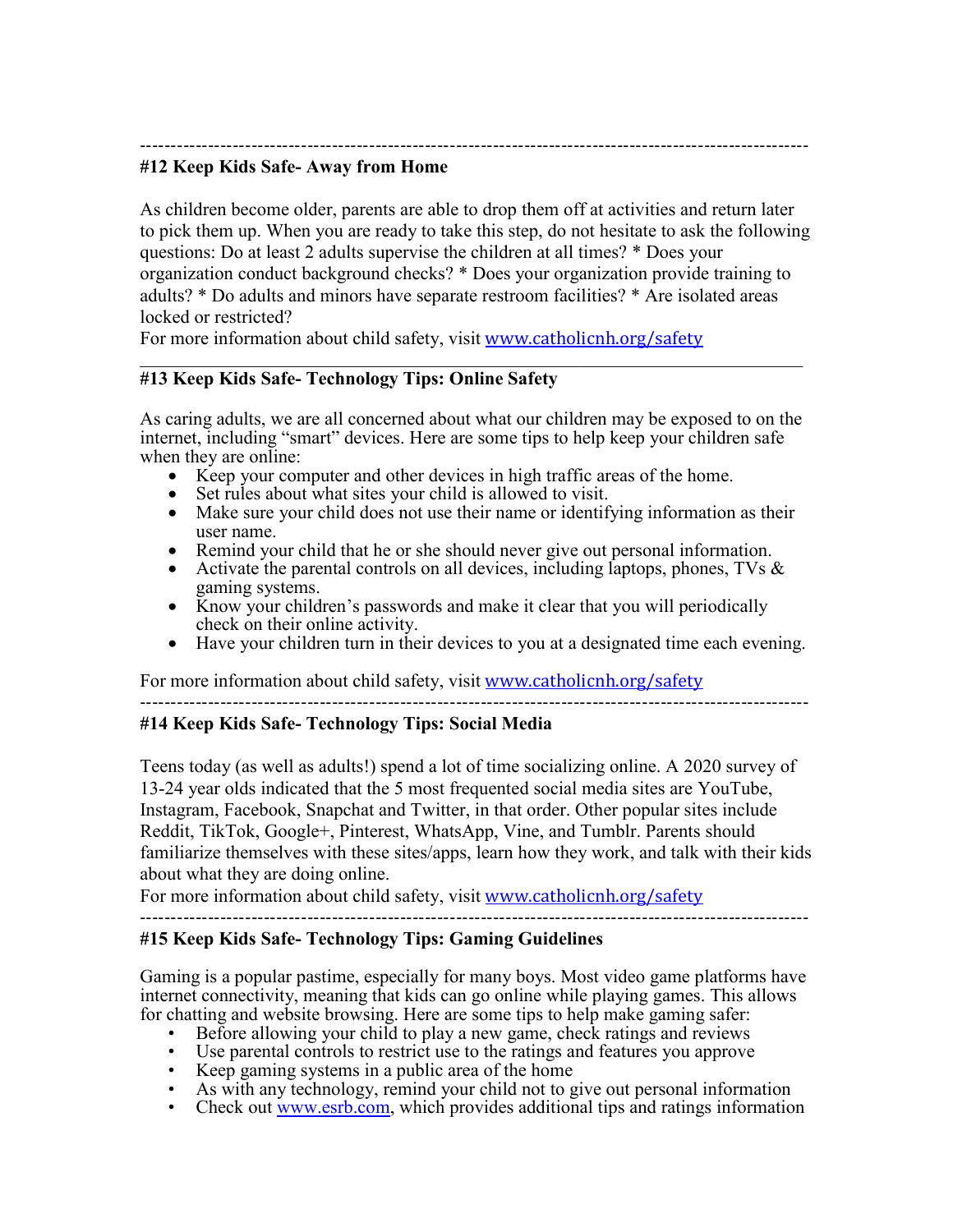For more information about child safety, visit [www.catholicnh.org/safety](http://www.catholicnh.org/safety)

#### ------------------------------------------------------------------------------------------------------------

## **#16 Keep Kids Safe- Technology Tips: Smartphone Safety**

Smartphone technology means that the internet is literally at our fingertips! This is both a blessing and a challenge. When your kids are ready for a Smartphone, keep the following in mind:

- Use parental controls to limit access to inappropriate content
- Set the device so that app purchases require parental approval
- Make a contract with your child listing rules you expect him or her to follow
- Be aware that in-phone apps sometimes provide access to sites you've blocked
- Consider having children turn in their phones to you at a certain time each night
- Know passwords & make it clear that you will be checking the phone periodically
- Tell your kids that they will not be punished if they come to you and report that they received inappropriate content or messages—you will help them!

For more information about child safety, visit [www.catholicnh.org/safety](http://www.catholicnh.org/safety)

#### ------------------------------------------------------------------------------------------------------------

## **#17 Keep Kids Safe- Technology Tips: Instagram**

Instagram is a popular photo-sharing app; it is the number one social media platform used by teens. Here are some tips for parents whose children want to use Instagram:

- Instagram states that users should be at least 13 years old
- Private accounts are safer because the user has to approve follower requests
- Advise children not to share photos of friends without their permission
- Remind children to only post appropriate photos and comments
- Be aware that in-app private messaging can occur
- Consider obtaining your own account to understand how Instagram works

For more information about child safety, visit [www.catholicnh.org/safety](http://www.catholicnh.org/safety)

# ------------------------------------------------------------------------------------------------------------

# **#18 Keep Kids Safe- Technology Tips: Cyberbullying**

43% of students report that they have been cyberbullied. The following tips can help parents and kids prevent and respond to cyberbullying:

- Teach your kids to "think before they post"
- Encourage children to speak up if they or someone they know is being bullied, whether in person or online
- Tell your children not to forward mean or embarrassing posts or photos
- Let children know that you want them to come to you if there is a problem
- Remind children to treat others as they wish to be treated

For more information about child safety, visit [www.catholicnh.org/safety](http://www.catholicnh.org/safety)

------------------------------------------------------------------------------------------------------------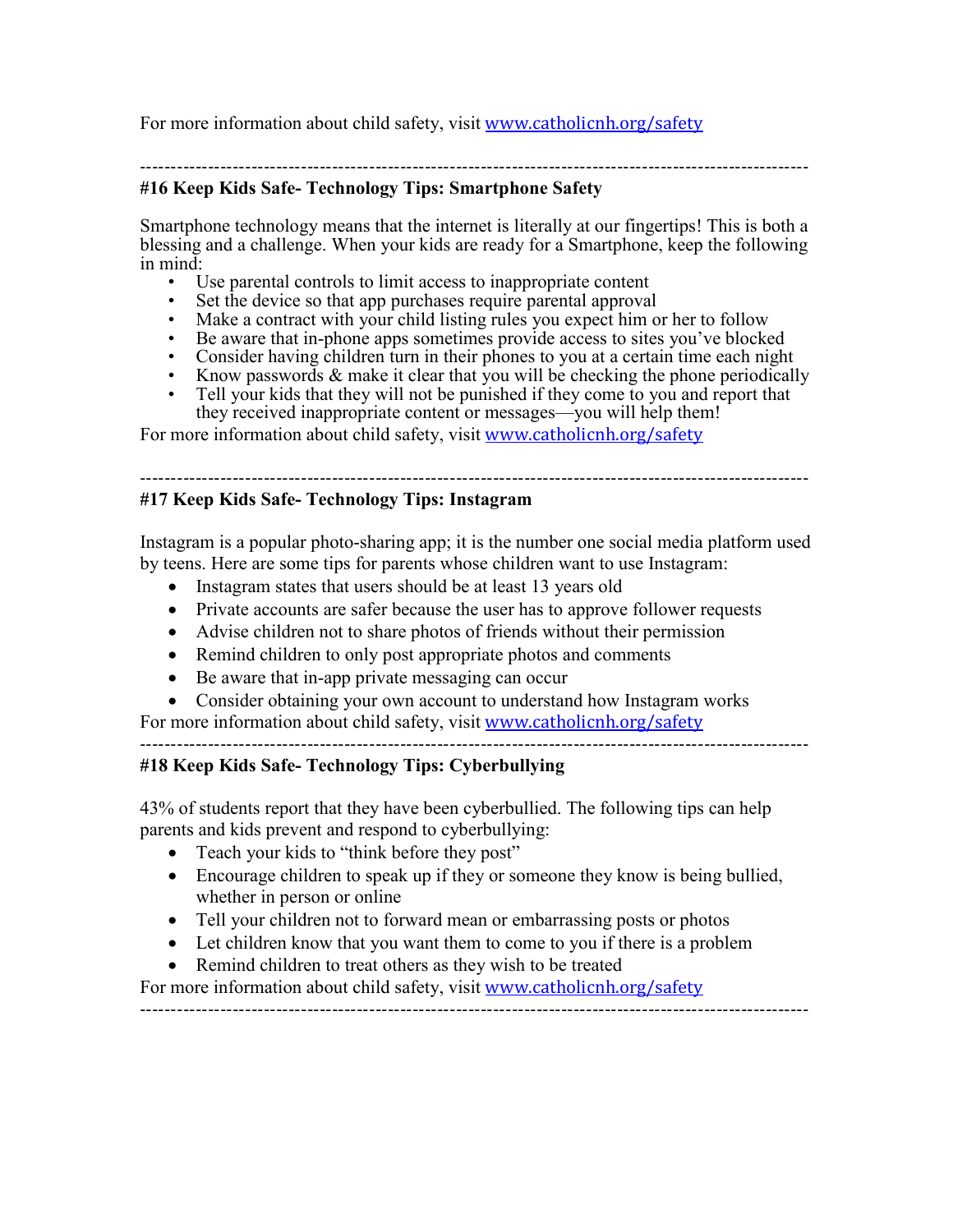#### **#19 Keep Kids Safe- Report Suspicions**

Be alert to situations in which you observe potentially inappropriate behavior between an adult and a child. Be aware of warning signs that may indicate that a child is being abused, and do not delay in reporting any suspicions. Division of Children, Youth and Families: 1-800-894-5533 Diocese of Manchester Delegate for Ministerial Conduct: 603-669-3100 or [delegate@rcbmnh.org](mailto:delegate@rcbmnh.org) For more information about child safety, visit [www.catholicnh.org/safety](http://www.catholicnh.org/safety) ------------------------------------------------------------------------------------------------------------

## **#20 Keep Kids Safe- Warning Signs of Abusers**

90% of sexual abuse is committed by someone known to the child or his/her family. You can stop abuse before it begins by looking for these warning signs in an adult's behavior:

- Always wants to be alone with a child
- Goes overboard with touching, tickling, or wrestling children
- Gives gifts to a child without parental permission
- Breaks established rules
- Uses bad language or tells dirty jokes to children

Note that these behaviors may take place in person but often there is also an online component!

For more information about child safety, visit [www.catholicnh.org/safety](http://www.catholicnh.org/safety)

------------------------------------------------------------------------------------------------------------

#### **#21 Keep Kids Safe: Talk with Your Child**

Open communication with your child is a key factor in helping to keep him or her safe. It's important to start talking about safety matters with children from a young age. Let children know that you want them to tell you if anyone touches them in a way that makes them feel uncomfortable or sends them inappropriate messages or pictures. Role-play different safety-related scenarios to help teach skills such as saying no, telling a trusted adult, and resisting peer pressure.

Use our *Family Discussion Cards* to help jump-start these important conversations: [www.catholicnh.org/cards](http://www.catholicnh.org/cards)

#### ------------------------------------------------------------------------------------------------------------ **#22 Keep Kids Safe: Parent Guide about Sexual Abuse**

Sadly, in the United States, 1 in 10 males and 2 in 10 females report having been sexually abused as a child. It is important for parents to talk with children about personal safety and make sure they know what to do if an adult or older person's behavior makes them feel uncomfortable. This is not an easy conversation. The Diocese of Manchester has prepared a guide for parents entitled, *Talking with Your Children About Sexual Abuse.* The guide can be found online at [www.catholicnh.org/parentguide](http://www.catholicnh.org/parentguide)

------------------------------------------------------------------------------------------------------------